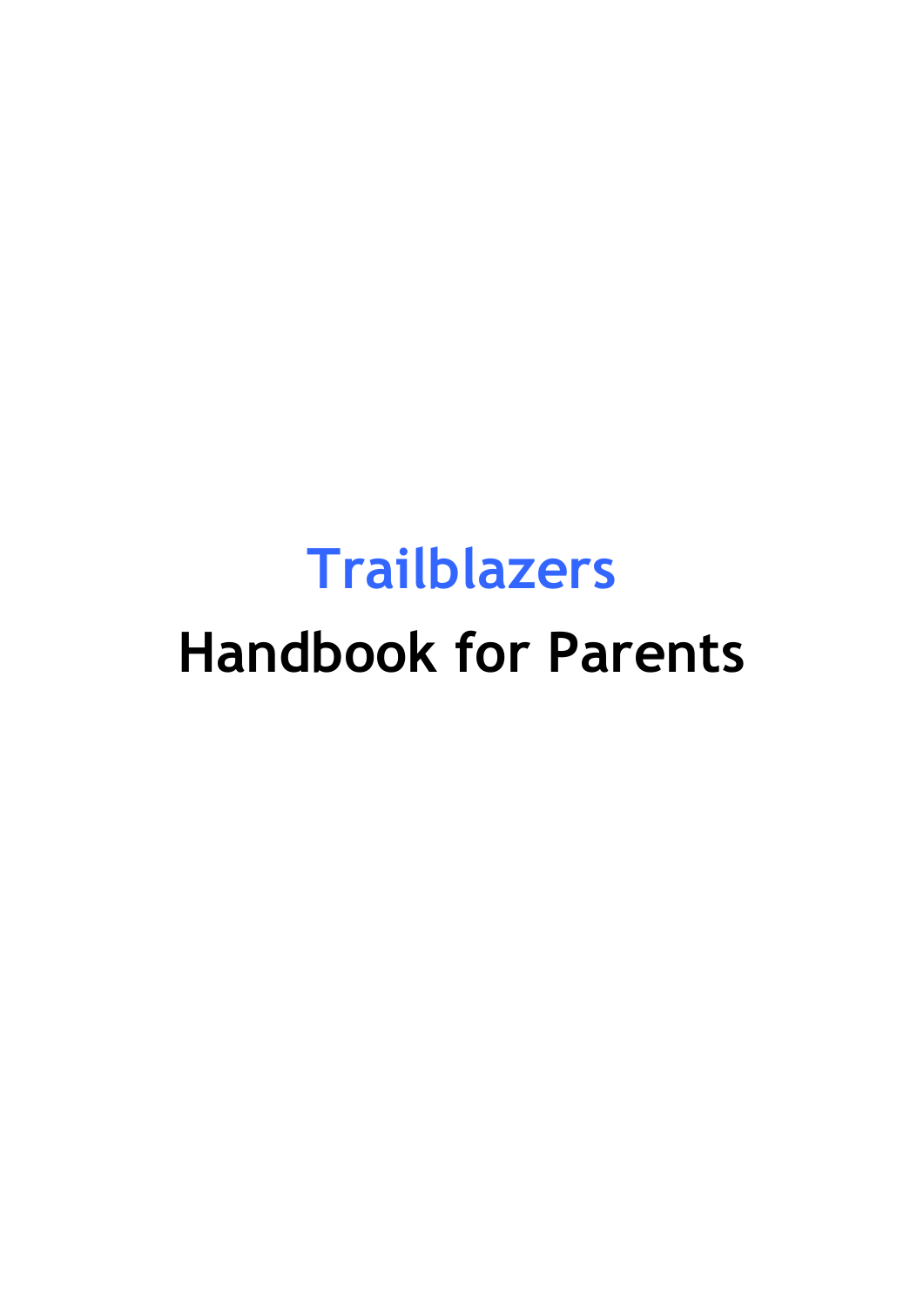# **ABOUT THE CLUB**

Trailblazers is registered with Ofsted (Registration No EY2660048) and is based at Thames Ditton Junior School. The club is open from 7.30am to 8.40am and 3.15pm to 6.00pm. weekdays, during term time. We are based on the site of Thames Ditton Junior School and we occupy the Music Lodge out of school hours. (Please note that the Music Lodge is a 'no shoe zone' so when dropping off or collecting your child/children, please stay in the foyer and we will send your child to you). We have use of the whole of the school grounds and the ICT Suite.

## **Aims**

At Trailblazers we aim to provide a safe and secure and relaxed environment, offering a range of activities to reflect the interests of the children in our care.

## **What we offer**

Trailblazers follows the Playwork Principles, so the children are free to choose activities and resources as they wish. There will always be a selection of activities and resources available, including arts and crafts, board games, I.C.T. computer games, physical play, and reading. In addition, other resources are available for the children to select from our equipment library.

## **What we provide**

The food we provide at Trailblazers is not intended as a substitute for a main evening meal. We provide healthy snacks, including fresh fruit. We promote independence, by encouraging the children to clear away after themselves. We use fresh ingredients where possible and follow statutory guidelines. Fresh drinking water is available at all times. We meet individual dietary requirements and parental preferences wherever possible. We recognise the importance of healthy nutrition for children delivered in a calm, friendly setting. We request that food be consumed whilst sitting at the table.

## **Staffing**

Trailblazers is staffed by a supervisor and play workers. We aim to provide a smooth transition between school and club. All staff members are DBS checked. We maintain a staff/child ratio of 1:8 for children under the age of eight, and a ratio of 1:15 for children over the age of 8. Staff also have designated roles:

| <b>Starf also have designated roles.</b> |                                                                  |
|------------------------------------------|------------------------------------------------------------------|
| Sarah Brown:                             | Special Education Needs Co-ordinator                             |
| Clare Robinson:                          | Equalities and Inclusion Co-ordinator, Health and Safety Officer |
| Clare Robinson & Rachel Dupres-Leonard   | Fire Safety Officer, First Aid Co-ordinator                      |
|                                          |                                                                  |

If you have a query or concern at any time, please speak to a member of staff at the club when you collect your child. If you prefer to arrange a more convenient time for a meeting, please contact the Partners (contact details are at the bottom of this Handbook).

## **Organisation**

Trailblazers is run as a private business. We enjoy a close working relationship with Thames Ditton Junior School in order to ensure continuity of care, and to maintain good communication links. The partners are teachers within the school.

## **Policies and procedures**

Trailblazers has clearly defined policies and procedures. Key points of the main policies are included in this Handbook. Copies of the full policies can be seen on our website at www.trailblazerstdjs.co .uk

## **TERMS AND CONDITIONS**

## **ADMISSION**

Trailblazers aims to be accessible to children and families from Thames Ditton Junior School. Admission to Trailblazers is organised by the Partners. We guarantee a place for all children that attend Thames Ditton Junior School. See our **Admission and Fees Policy** for more details. We require a completed set of registration forms for your child before they can attend the club. This information will be treated as confidential and will be stored appropriately.

## **Payment of fees**

The current fees are £7 per child for Breakfast Club and £15 for After School Club. Fees are payable by bank transfer or childcare vouchers. We accept vouchers from most schemes. We will invoice you at the end of each month.

Please ensure that fees are paid promptly. Non-payment for more than **THREE WEEKS** may result in your place being terminated. If you are having difficulty paying fees, please speak in confidence to one of the Partners.

# **Changes to days and cancelling your place**

If you need to change the days that your child attends, please contact Clare Robinson 07961 935790. We will accommodate such changes wherever possible. Trailblazers Supervisors transfer information daily to one another regarding any changes in attendance. Please mail us or, if it is last minute, a text message is the best way to do this, details as follows: -

| Clare Robinson | 07961 935790 |  |
|----------------|--------------|--|
| Sarah Brown    | 07720 889237 |  |

## **You will only be charged for non-attendance at a session if you haven't let us know by 10am the day BEFORE your child was due to attend.**

## **Temporary changes**

Please remember that we need to know if your child will not be attending Trailblazers for any reason. **Even if you have informed the school,** you still need to notify us as the school does not automatically pass this information on to us. If your child does not attend a booked session, we will have to treat them as a 'missing child' unless you have notified us of their absence.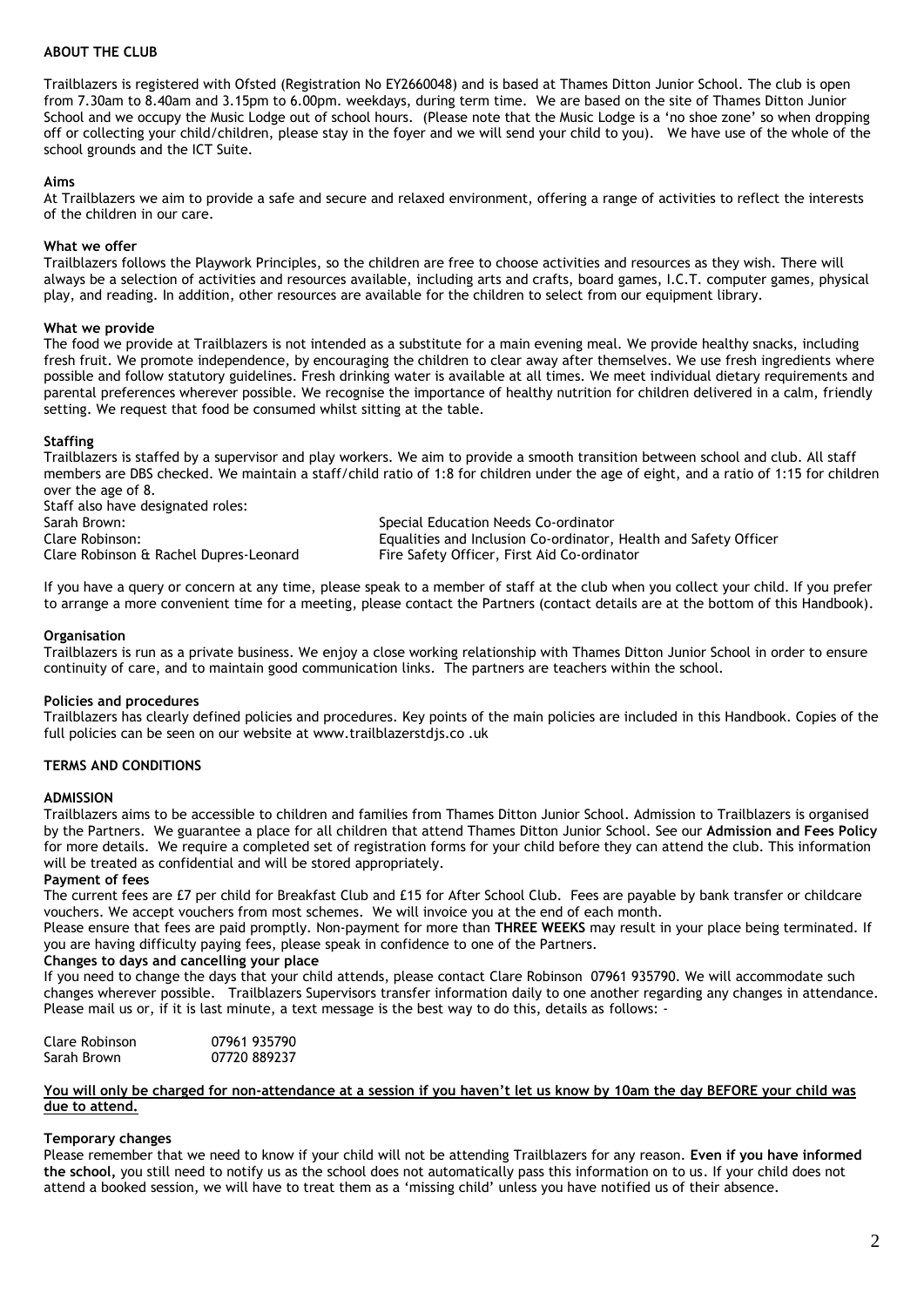If you know in advance of any days when your child will not be attending during the following week, please try to let Clare Robinson 07961 935790 know as soon as possible. In cases of illness or emergency when notice cannot be given, please call as soon as you can. Contact details can be found at the end of this Handbook.

## **Arrivals and departures**

A register is taken when children arrive in our care, and you **must sign out your child each day when you collect them. This is essential for the health and safety of the children.**

We expect that your child will normally be collected by the people you have named on the registration form. If you need a different person to collect your child on a particular day, you must notify us in advance either by texting or emailing. We will not release your child into the care of a person unknown to us without your authorisation.

See our **Arrivals and Departures Policy** for more details.

The club finishes at 6.00pm, if you are delayed for any reason please telephone one of the two mobile numbers given, to let us know. A late payment fee of £15 per 15 minutes will be charged if you collect your child after Trailblazers has closed. If your child remains uncollected after 6.30pm [30 minutes after Trailblazers closes] and you have not warned us that you will be delayed, and we have been unable to reach you or any of your emergency contacts, we will follow our **Uncollected Children Policy** and contact the Social Care team.

## **Child protection**

We are committed to building a 'culture of safety' in which the children in our care are protected from abuse and harm. Any suspicion of abuse is promptly and appropriately responded to. We comply with local and national child protection procedures and ensure that all staff are appropriately trained. For more details see our **Safeguarding Policy**.

## **Equal opportunities**

Trailblazers provides a safe and caring environment, free from discrimination, for everyone in our community including children with additional needs.

- We respect the different racial origins, religions, cultures and languages in a multi-ethnic society so that each child is valued as an individual without racial or gender stereotyping.
- We will challenge inappropriate attitudes and practices
- We will not tolerate any form of racial harassment.

## **Special needs**

We make every effort to accommodate and welcome any child with special needs. We will work in liaison with parents or carers and relevant professionals to fully understand your child's specific requirements. We will endeavour to accommodate all children of all abilities, whilst working within Trailblazers' limitations. Each case will be considered individually and risk-assessed to ensure everyone's safety. Our staff training programme includes specific elements relating to children with special needs. For more details on equal opportunities and special needs, see our **Equalities Policy**.

## **GENERAL INFORMATION**

## **Behaviour (children)**

Children and staff have created rules for acceptable behaviour whilst at Trailblazers. These are displayed at Trailblazers for everyone to see. We have a clear **Behaviour Management Policy**, available on request. Trailblazers promotes an atmosphere of care, consideration and respect for everyone attending, children, staff and visitors. We encourage appropriate behaviour through praise for good behaviour; emphasis on co-operative play and sharing; talking to children with the courtesy that we expect from them and engaging children in activities. Trailblazers has procedures for dealing with unacceptable behaviour. We recognise that poor behaviour can occur from time to time for reasons that are not always evident, or as a result of special needs. We will try to be flexible in order to accommodate such cases. However, if your child is violent, or if their behaviour poses an immediate danger to themselves or others, we will require you to collect them from Trailblazers immediately. In exceptional circumstances, and only when all other attempts at behaviour management have failed, we reserve the right to permanently exclude a child from Trailblazers. See our **Suspensions and Exclusions Policy** for full details.

## **Behaviour (adults)**

We will not tolerate from any person, whether a parent, carer or visitor: bullying; aggressive, confrontational or threatening behaviour; or behaviour intended to result in conflict. Trailblazers is a place of safety and security for the children who attend and the staff who work here, and we reserve the right to ban anyone exhibiting inappropriate behaviour from our premises. See our **Aggressive Behaviour Policy** for more details.

## **Illness**

If your child becomes particularly unwell whilst at Trailblazers, we will contact you and ask you to make arrangements for them to be collected. Please inform the Supervisor of any infectious illness your child contracts. If your child has had sickness or diarrhoea, please do not send him or her to the Club for 48 hours after the illness has ceased. See our **Illness and Accidents Policy** for more details.

## **Accidents and first aid**

Every precaution is always taken to ensure the safety of the children, and Trailblazers is fully insured. Our staff are trained in first aid and a first aid kit is kept on the premises. If your child has an accident whilst in our care, you will be informed when you collect your child. For full details see our **Illness and Accidents Policy**.

## **Medication**

Please let the Manager know if your child is taking prescribed medicine. If your child needs to take medicine whilst at Trailblazers, you will need to complete a **Permission to administer medication form** in advance. **We do not have access to medicines kept at school**. See our **Administering Medication Policy** for more details.